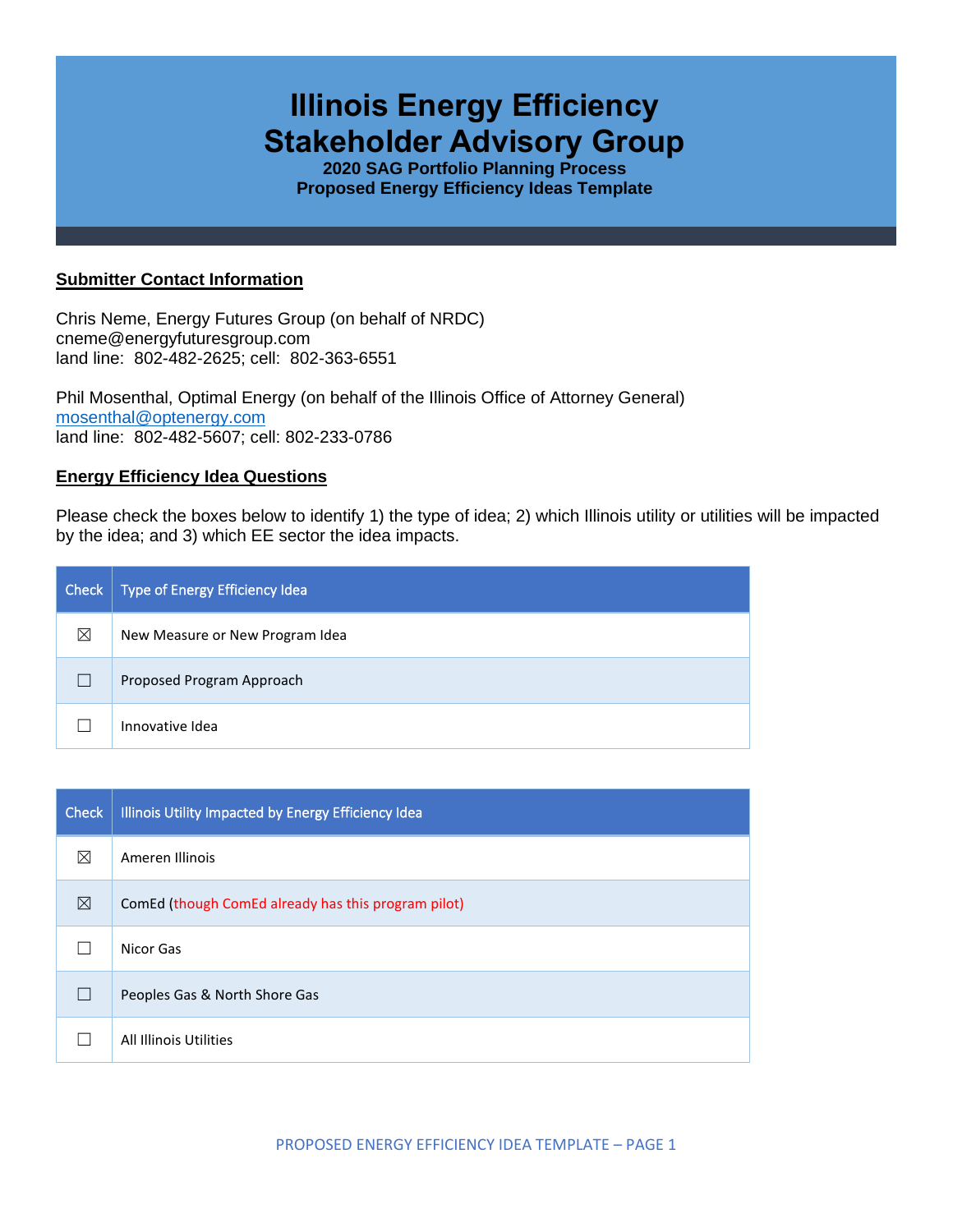| <b>Check</b> | <b>Energy Efficiency Sector Targeted by Energy Efficiency Idea</b>           |
|--------------|------------------------------------------------------------------------------|
| ⊠            | Residential Customers – Single Family (non-income qualified/income eligible) |
|              | Residential Customers – Multifamily (non-income qualified/income eligible)   |
|              | Residential Customers – Single Family Income Qualified/Income Eligible       |
|              | Residential Customers – Multifamily Income Qualified/Income Eligible         |
|              | Small Business Customers (commercial & industrial sector)                    |
|              | Medium/Large Business Customers (commercial & industrial sector)             |
| ⊠            | Other (research & development, emerging technologies, market transformation) |

## **Additional Questions**

1. **Description of Idea:** Describe the proposed idea, including the purpose of the suggested idea and rationale. Describe whether this is an idea that could be implemented in an existing EE program, or whether the idea involves establishing a new measure or program. Please indicate whether additional research may be required before implementation.

*Questions to consider: What issue will this proposed change resolve? Will the proposed change increase participation and result in increased energy savings? Will this reduce costs? Will this increase customer satisfaction? Will this help achieve statutory goals? Will this help increase program penetration?* 

**Super-Efficient, All-Electric Residential New Construction Pilot**. This pilot would be designed to assess the incremental costs, energy bill savings and other impacts of building extremely efficient (well beyond Energy Star) new homes heated with high performance cold climate heat pumps and with heat pump water heaters and other super-efficient electric appliances. Ideally, the pilot would enroll both builders of affordable housing (e.g. Habitat for Humanity) and market-rate housing. The program would establish high performance standards (e.g., R-60 attics, R-25+ walls, triple-glazed low-e windows, etc.), provide technical assistance to builders to construct homes to those standards and provide financial incentives to cover enough of the incremental cost to obtain participation. Incentives may need to be higher for affordable housing.

ComEd has already launched such a program, and would be encouraged to continue with it. Ameren should launch one as well. If the pilots are successful, they should be expanded to full scale programs.

2. **Implementation:** How will this idea be delivered to the target market? Describe marketing strategies used to reach the target market and minimize market confusion.

The program would reach out to home builders, as well as organizations supporting construction of affordable housing.

3. **Background:** Describe where the idea originated from, including whether this idea has been successfully implemented in other jurisdictions. Provide specific background information that will help utilities and SAG participants understand the proposed idea.